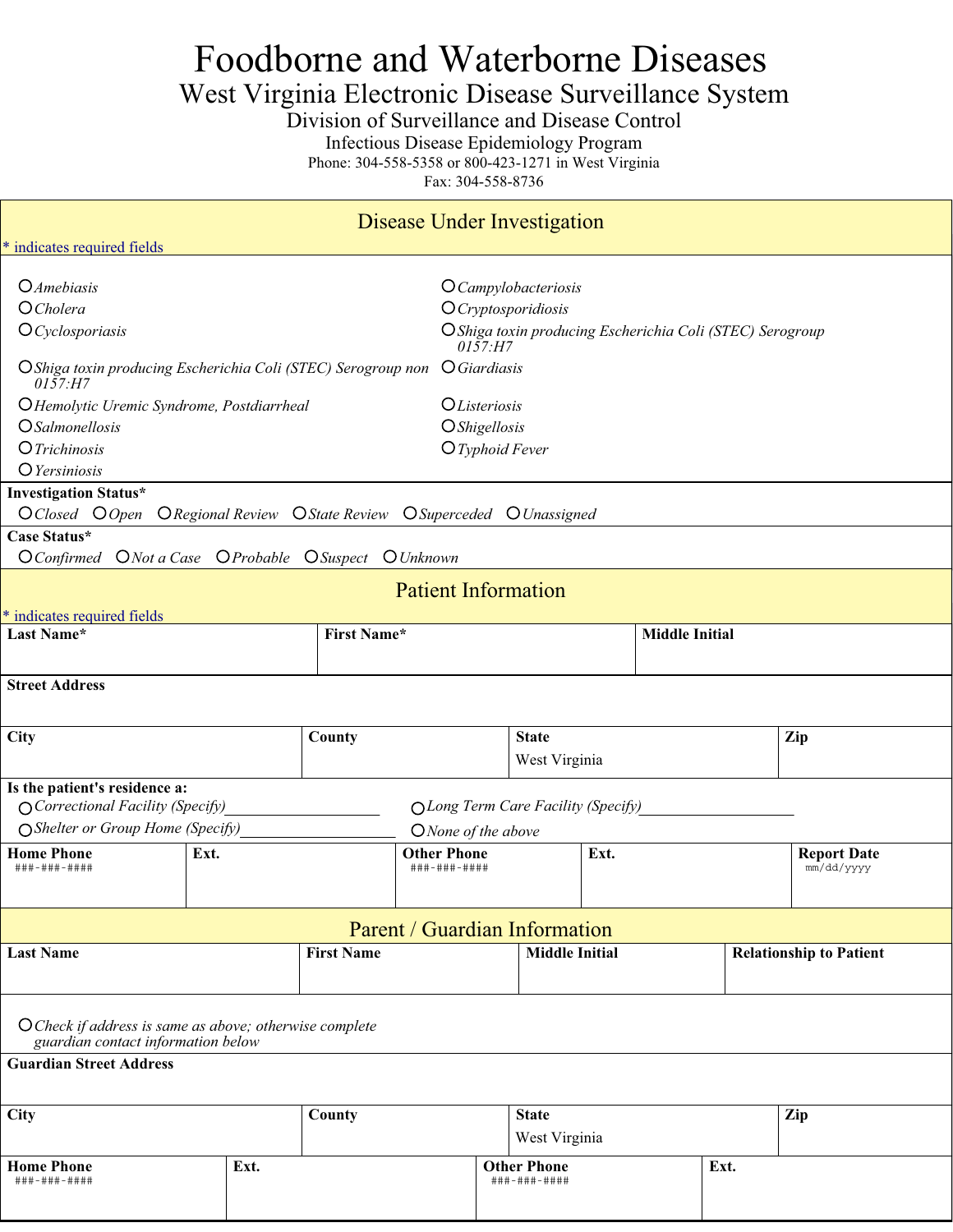| First Name                                                                                              | Last Name                                                                                    |     |                                                  |                  | Foodborne and Waterborne Diseases 11/12/04 | Page 2             |  |
|---------------------------------------------------------------------------------------------------------|----------------------------------------------------------------------------------------------|-----|--------------------------------------------------|------------------|--------------------------------------------|--------------------|--|
|                                                                                                         | <b>Patient Demographic Information</b>                                                       |     |                                                  |                  |                                            |                    |  |
| * indicates required fields                                                                             |                                                                                              |     |                                                  |                  |                                            |                    |  |
| <b>Sex</b>                                                                                              |                                                                                              |     |                                                  |                  |                                            |                    |  |
|                                                                                                         | O Male OFemale O Transsexual O Unknown O Failure to report sex/missing sex O Other (Specify) |     |                                                  |                  |                                            |                    |  |
| Date of Birth*                                                                                          |                                                                                              | Age |                                                  | <b>Age Units</b> |                                            |                    |  |
| mm/dd/yyyy                                                                                              |                                                                                              |     |                                                  |                  | ODays OWeeks OMonths OYears                |                    |  |
|                                                                                                         |                                                                                              |     |                                                  |                  |                                            |                    |  |
| Ethnicity                                                                                               |                                                                                              |     |                                                  |                  |                                            |                    |  |
| O Hispanic or Latino O Not Hispanic or Latino O Unknown O Failure to report ethnicity/missing ethnicity |                                                                                              |     |                                                  |                  |                                            |                    |  |
| Race                                                                                                    |                                                                                              |     |                                                  |                  |                                            |                    |  |
| (Check all that apply)                                                                                  | $\Box$ Asian                                                                                 |     |                                                  |                  |                                            |                    |  |
| $\Box$ American Indian or Alaska Native                                                                 |                                                                                              |     | $\Box$ Native Hawaiian or Other Pacific Islander |                  |                                            |                    |  |
| Black or African American<br>$\Box$ White                                                               | $\Box$ Unknown                                                                               |     |                                                  |                  |                                            |                    |  |
| $\Box$ Some Other Race<br>$\Box$ Failure to report race/missing race                                    |                                                                                              |     |                                                  |                  |                                            |                    |  |
|                                                                                                         |                                                                                              |     |                                                  |                  |                                            |                    |  |
| <b>Outcome and Clinical Information</b>                                                                 |                                                                                              |     |                                                  |                  |                                            |                    |  |
| Date of onset of symptoms<br>Date of diagnosis                                                          |                                                                                              |     |                                                  |                  |                                            |                    |  |
| mm/dd/yyyy<br>mm/dd/yyyy                                                                                |                                                                                              |     |                                                  |                  |                                            |                    |  |
|                                                                                                         |                                                                                              |     |                                                  |                  |                                            |                    |  |
| Was the patient hospitalized for the disease?                                                           |                                                                                              |     | <b>Name of Hospital</b>                          |                  |                                            | Date of Admission  |  |
| OYes ONo OUnknown                                                                                       |                                                                                              |     |                                                  |                  |                                            | mm/dd/yyyy         |  |
|                                                                                                         |                                                                                              |     |                                                  |                  |                                            |                    |  |
| Patient outcome from this disease:                                                                      |                                                                                              |     |                                                  | Date of Death    |                                            |                    |  |
| ODied OSurvived OUnknown                                                                                |                                                                                              |     |                                                  | mm/dd/yyyy       |                                            |                    |  |
|                                                                                                         |                                                                                              |     |                                                  |                  |                                            |                    |  |
|                                                                                                         |                                                                                              |     | <b>Laboratory Information</b>                    |                  |                                            |                    |  |
| <b>Collection Date</b>                                                                                  | <b>Report Date</b>                                                                           |     | <b>Specimen Source</b>                           |                  | Type of test                               | <b>Test result</b> |  |
| mm/dd/yyyy                                                                                              | mm/dd/yyyy                                                                                   |     | (select one)                                     |                  |                                            |                    |  |
|                                                                                                         |                                                                                              |     |                                                  |                  |                                            |                    |  |
|                                                                                                         |                                                                                              |     |                                                  |                  |                                            |                    |  |
|                                                                                                         |                                                                                              |     |                                                  |                  |                                            |                    |  |
|                                                                                                         |                                                                                              |     |                                                  |                  |                                            |                    |  |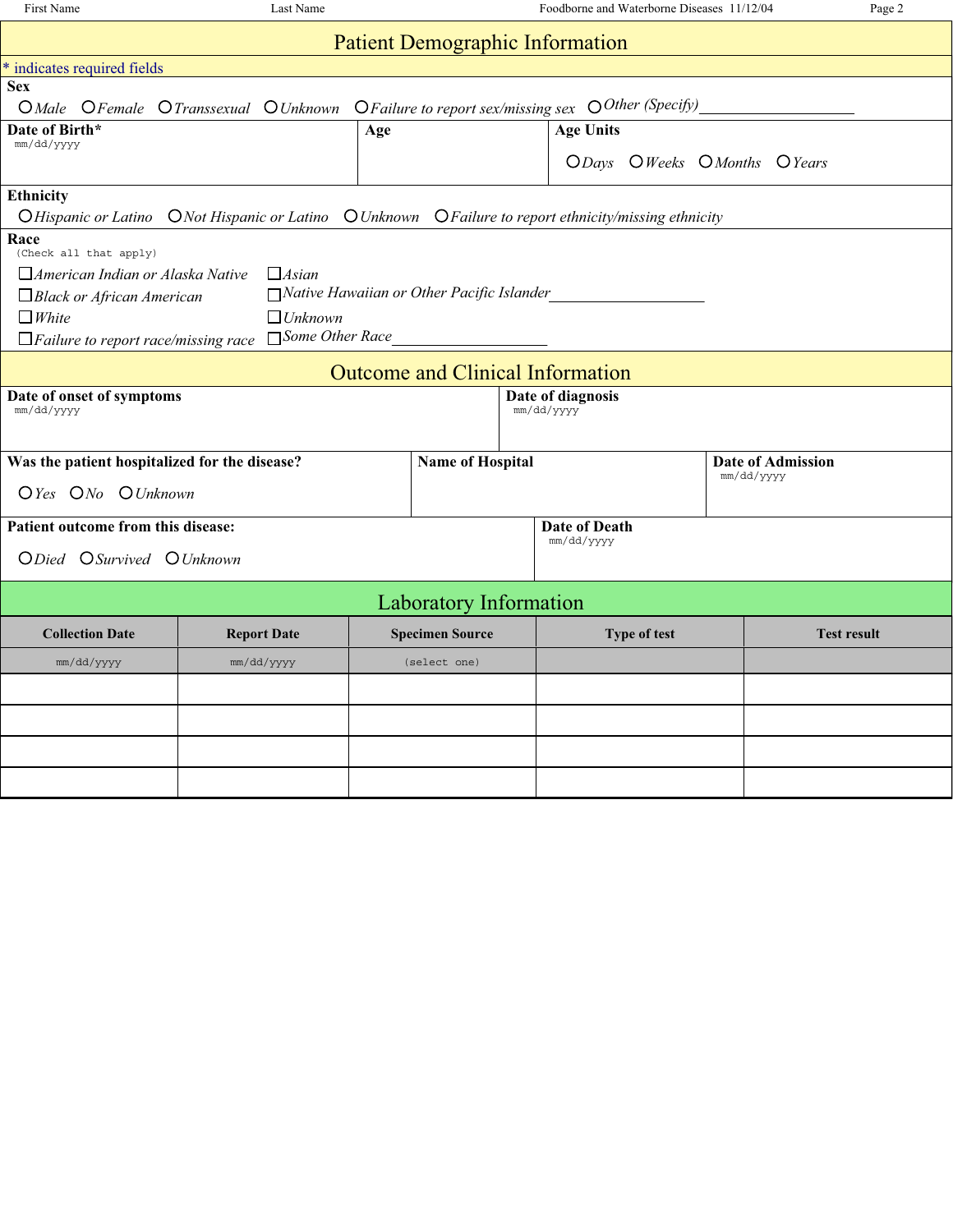| n.     |
|--------|
|        |
| ಡ<br>٥ |
|        |
|        |
| f      |
| ?      |
|        |
| L      |
|        |

Last Name

First Name Last Name Class Name Class Name and Waterborne Diseases 11/12/04 Page 3 Foodborne and Waterborne Diseases 11/12/04

Page 3

|                                                |                                                                                                                          | Antibiotic Susceptibility Testing  |                                                                                |             |                   |
|------------------------------------------------|--------------------------------------------------------------------------------------------------------------------------|------------------------------------|--------------------------------------------------------------------------------|-------------|-------------------|
| Antimicrobial Agent                            | <b>Susceptibility Method</b>                                                                                             |                                    | <b>S/I/R/U Result</b>                                                          | Sign**      | <b>MIC Value</b>  |
|                                                | A=Agar dilution method B=Broth dilution D=Disk diffusion (Kirby Bauer)<br>S=Strip: Antimicrobial gradient strip (E-test) |                                    | Result indicates<br>microorganism's susceptibility<br>to the antested<br>ested | Select Sign | (e.9.70.06 ug/ml) |
| Ampicillin                                     |                                                                                                                          |                                    |                                                                                |             |                   |
| Cefotaxime                                     |                                                                                                                          |                                    |                                                                                |             |                   |
| Ceftriaxone                                    |                                                                                                                          |                                    |                                                                                |             |                   |
| Ceftizoxime                                    |                                                                                                                          |                                    |                                                                                |             |                   |
| Chloramphenicol                                |                                                                                                                          |                                    |                                                                                |             |                   |
| Ciprofloxacin                                  |                                                                                                                          |                                    |                                                                                |             |                   |
| Levofloxacin                                   |                                                                                                                          |                                    |                                                                                |             |                   |
| Nalidixic Acid                                 |                                                                                                                          |                                    |                                                                                |             |                   |
| Trimethoprim/Sulfamethoxazole                  |                                                                                                                          |                                    |                                                                                |             |                   |
| Below)<br>(Specify<br>$\overline{a}$<br>Other  |                                                                                                                          |                                    |                                                                                |             |                   |
| Below)<br>(Specify<br>$\mathbf{\sim}$<br>Other |                                                                                                                          |                                    |                                                                                |             |                   |
| Record Other Antimicrobial Agent 1             |                                                                                                                          | Record Other Antimicrobial Agent 2 |                                                                                |             |                   |
| Laboratory Name                                | <b>Phone</b><br>###-###-#####                                                                                            | Ext.                               | $\bf{F}$ ax Number<br>###-###-####                                             |             |                   |
| Address                                        |                                                                                                                          |                                    | West Virginia<br>State:                                                        | Zip:        |                   |
|                                                |                                                                                                                          | Reporting Source                   |                                                                                |             |                   |
| Last Name                                      | First Name                                                                                                               | <b>Phone</b><br>###-###-#####      | Ext.                                                                           |             | $_{\rm{Fax}}$     |
| Facility                                       |                                                                                                                          | Address                            |                                                                                |             |                   |
| City                                           | West Virginia<br><b>State</b>                                                                                            | Zip                                | E-mail                                                                         |             |                   |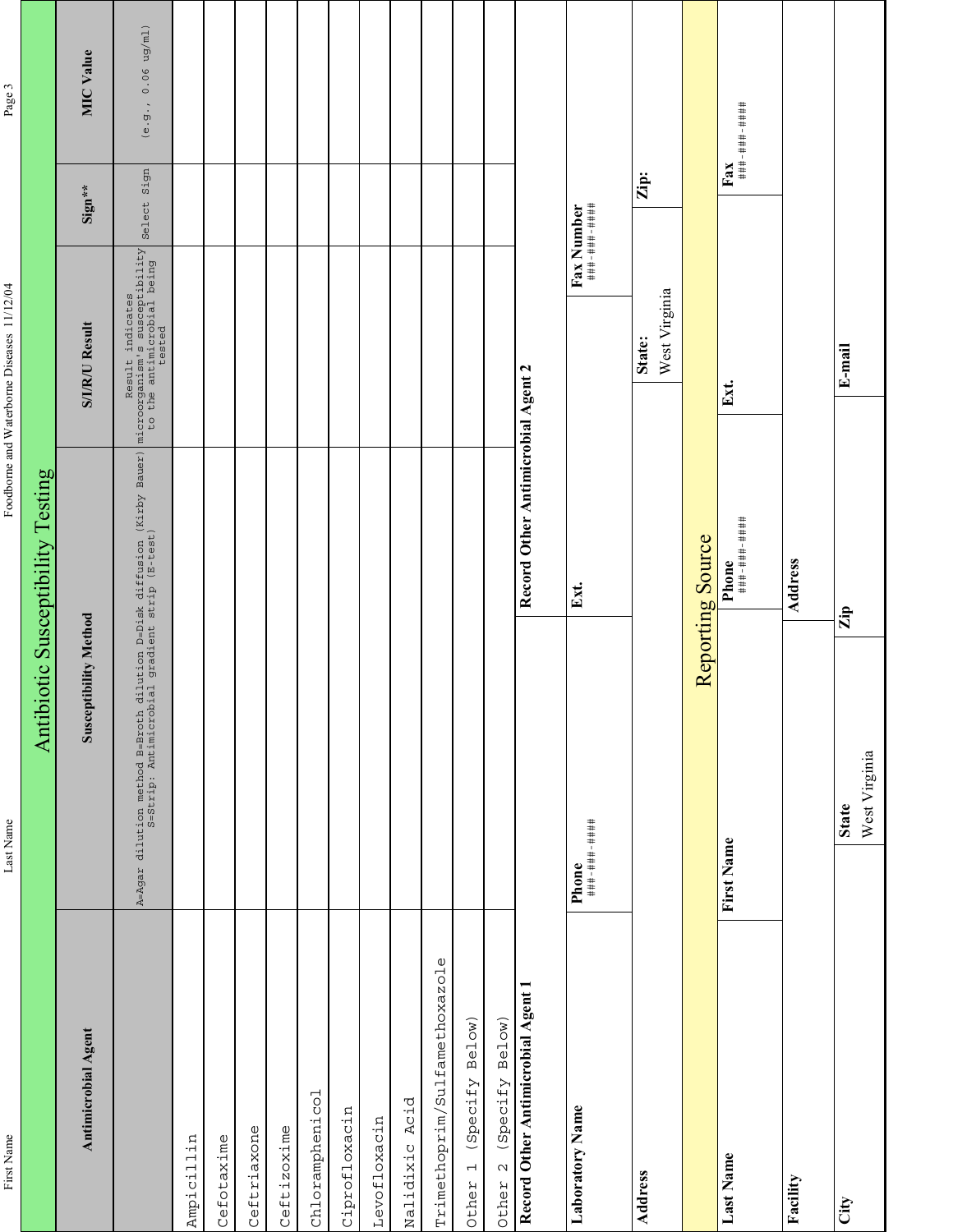| First Name                                                             |             | Last Name |                          |                                                  | Foodborne and Waterborne Diseases 11/12/04 |                                                 |                              |     |  | Page 4             |             |
|------------------------------------------------------------------------|-------------|-----------|--------------------------|--------------------------------------------------|--------------------------------------------|-------------------------------------------------|------------------------------|-----|--|--------------------|-------------|
|                                                                        |             |           |                          | <b>Provider with Further Patient Information</b> |                                            |                                                 |                              |     |  |                    |             |
| <b>Last Name</b>                                                       |             |           |                          |                                                  | <b>First Name</b>                          |                                                 |                              |     |  |                    |             |
| <b>Phone</b>                                                           |             |           | Ext.                     |                                                  |                                            |                                                 | Fax                          |     |  |                    |             |
| ###-###-####                                                           |             |           |                          |                                                  | ###-###-####                               |                                                 |                              |     |  |                    |             |
| <b>Address</b>                                                         |             |           |                          |                                                  |                                            |                                                 |                              |     |  |                    |             |
|                                                                        |             |           |                          |                                                  |                                            |                                                 |                              |     |  |                    |             |
| City                                                                   |             |           |                          | <b>State</b>                                     |                                            |                                                 |                              | Zip |  |                    |             |
| West Virginia                                                          |             |           |                          |                                                  |                                            |                                                 |                              |     |  |                    |             |
|                                                                        |             |           |                          | <b>Public Health Investigation</b>               |                                            |                                                 |                              |     |  |                    |             |
| <b>Name of Person Interviewed</b><br><b>Relationship to Patient</b>    |             |           |                          | Date reported to public health<br>mm/dd/yyyy     |                                            |                                                 |                              |     |  |                    |             |
|                                                                        |             |           |                          |                                                  |                                            |                                                 |                              |     |  |                    |             |
| Investigator<br>Date public health investigation began<br>mm/dd/yyyy   |             |           | <b>Health Department</b> |                                                  |                                            |                                                 | <b>Phone</b><br>###-###-#### |     |  |                    |             |
|                                                                        |             |           |                          |                                                  |                                            |                                                 |                              |     |  |                    |             |
| Ext.                                                                   |             |           |                          |                                                  |                                            |                                                 |                              |     |  |                    |             |
| <b>Investigation ID</b>                                                |             |           | Part of an Outbreak?     |                                                  |                                            | <b>Outbreak Name</b>                            |                              |     |  | Lost to follow-up? |             |
|                                                                        |             |           |                          | OYes ONo OUnknown                                | $O$ Yes $ONo$                              |                                                 |                              |     |  |                    |             |
|                                                                        |             |           |                          | <b>Clinical Data</b>                             |                                            |                                                 |                              |     |  |                    |             |
| Date of onset<br>mm/dd/yyyy                                            | <b>Time</b> |           |                          |                                                  | Date well                                  | mm/dd/yyyy                                      | <b>Time</b>                  |     |  |                    |             |
|                                                                        |             |           |                          | $OAM$ $OPM$                                      |                                            |                                                 |                              |     |  |                    | $OAM$ $OPM$ |
| Symptoms: Check all that are present and elaborate in the space below: |             |           |                          |                                                  |                                            |                                                 |                              |     |  |                    |             |
| <b>Symptoms</b><br>(Check all that apply)                              |             |           |                          |                                                  |                                            |                                                 |                              |     |  |                    |             |
| $\Box$ Bloody Stool                                                    |             |           |                          | $\Box$ <i>Cramps</i>                             |                                            |                                                 |                              |     |  |                    |             |
| $\Box$ Diarrhea (How Many Times) (Specify)<br>$\Box$ Headache          |             |           |                          | $\Box$ Nausea                                    |                                            | $\Box$ Fever (How High-Specify F or C)(Specify) |                              |     |  |                    |             |
| $\Box$ Vomiting (How Many Times) (Specify)                             |             |           |                          |                                                  |                                            |                                                 |                              |     |  |                    |             |
| Elaborate                                                              |             |           |                          |                                                  |                                            |                                                 |                              |     |  |                    |             |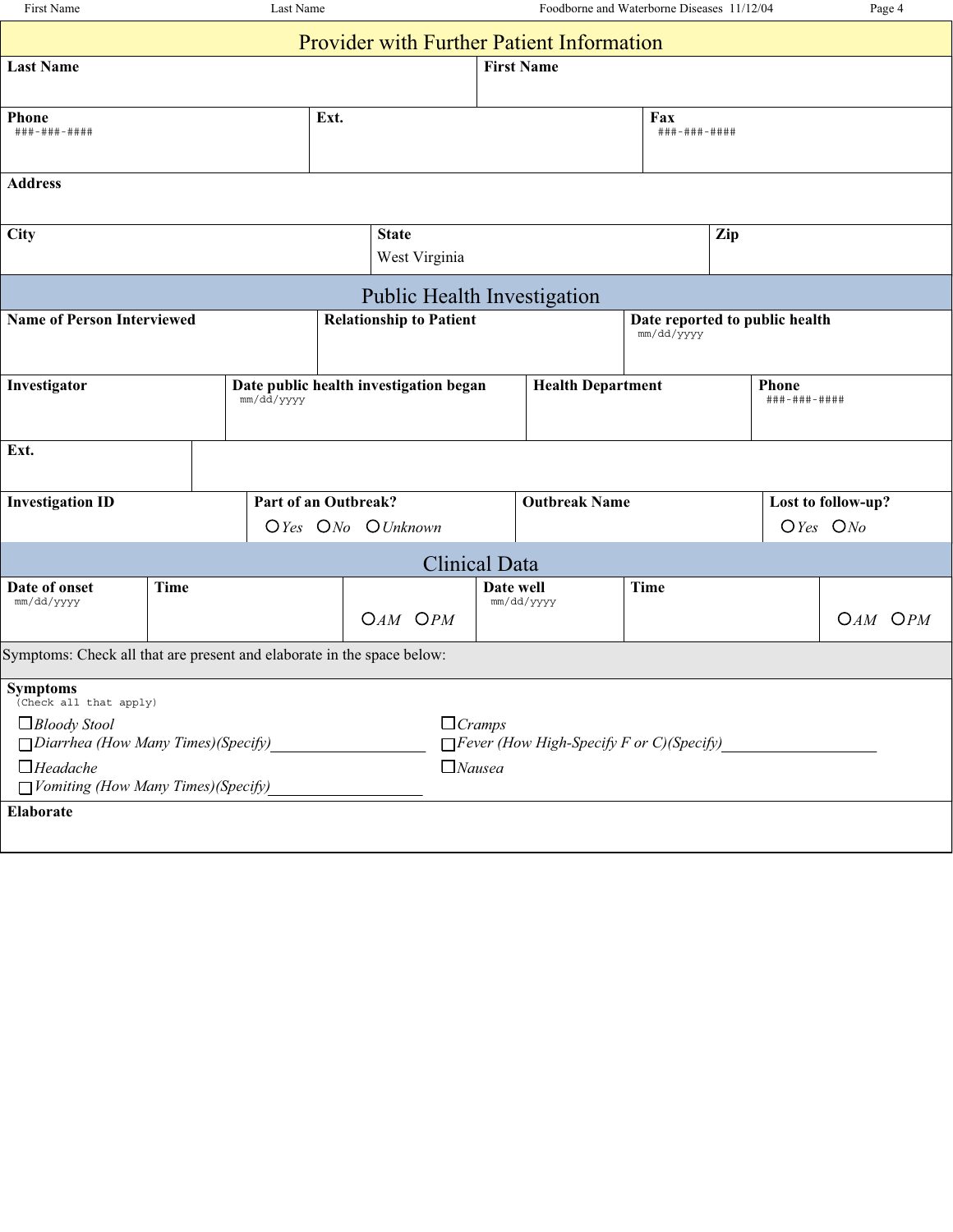| First Name                                           | Last Name                                                 | Foodborne and Waterborne Diseases 11/12/04                              | Page 5                                          |  |  |  |  |
|------------------------------------------------------|-----------------------------------------------------------|-------------------------------------------------------------------------|-------------------------------------------------|--|--|--|--|
| Exposures                                            |                                                           |                                                                         |                                                 |  |  |  |  |
|                                                      | Within () hours/days* prior to onset of illness, did you: |                                                                         |                                                 |  |  |  |  |
| 1. Handle raw meat?                                  |                                                           | 2. Have contact with a daycare or a daycare attendee?                   |                                                 |  |  |  |  |
| $O$ <i>Yes</i> $O$ <i>No</i> $O$ <i>Unknown</i>      |                                                           | $O$ <i>Yes</i> $O$ <i>No</i> $O$ <i>Unknown</i>                         |                                                 |  |  |  |  |
|                                                      | 3. Have a household member or sexual partner with similar | 4. Hike, camp, fish or swim?                                            | 5. Drink from a spring or stream?               |  |  |  |  |
| symptoms?<br>$O$ <i>Yes</i> $ONo$ $O$ <i>Unknown</i> |                                                           | $O$ <i>Yes</i> $O$ <i>No</i> $O$ <i>Unknown</i>                         | $O$ <i>Yes</i> $O$ <i>No</i> $O$ <i>Unknown</i> |  |  |  |  |
| 6. Travel to another state or country?               |                                                           | 7. Have contact with birds or poultry, pets, farm animals, or reptiles? |                                                 |  |  |  |  |
| $O$ <i>Yes</i> $ONo$ $O$ <i>Unknown</i>              |                                                           | $O$ <i>Yes</i> $ONo$ $O$ <i>Unknown</i>                                 |                                                 |  |  |  |  |

**If you answered YES to any questions dealing with the above, please explain:**

**days). (Typhoid fever)-(3 days-1 month, usually 8-14 days), Shigella (12-96 hours, usually 1-3 days), Vibrio cholerae (few hours-5 days, usually 2-3 (9-48 hours), Non-typhoidal Salmonella gastroenteritis 6-72 hours, usually 12-36 hours), Norwalk-like virus (24-48 hours), Salmonella typhii E. coli O157:H7 (2-8 days, median 3-4 days), Entaemoeba histolytica (Amebiasis)-(2-3 days to 1-4 Weeks), Giardiasis (1-4 Weeks), Listeriosis Clostridium botulinum (Botulism)-(12-36 hours), Cyclospora cayetanensis (1-11 days), Cryptosporidium parvum (1-12 days, average 7 days), \*Use the incubation period which applies to the agent / disease under investigation: e.g., Campylobacter (1-10 days, usually 2-5 days),**

| <b>Occupational Risk</b>                                                                                 |                 |  |  |  |  |
|----------------------------------------------------------------------------------------------------------|-----------------|--|--|--|--|
| Is this patient a:<br>(Check all that apply)                                                             |                 |  |  |  |  |
| $\Box$ Food Handler $\Box$ Health Care Worker $\Box$ Day Care Worker $\Box$ Student $\Box$ None of Above |                 |  |  |  |  |
| <b>Employer/School Name:</b>                                                                             | <b>Address:</b> |  |  |  |  |
|                                                                                                          |                 |  |  |  |  |
| Elaborate:                                                                                               |                 |  |  |  |  |

## Activity History

banquets, festivals, or fairs)attended in the last (\_) hours/days\* prior to onset. List all group activities, parties or gatherings (wedding receptions, baby shower, church events, clubs, school events, athletic events, office parties or

| Date       | Activity                                                                                                                                                                                                                    | Location |
|------------|-----------------------------------------------------------------------------------------------------------------------------------------------------------------------------------------------------------------------------|----------|
| mm/dd/yyyy |                                                                                                                                                                                                                             |          |
|            |                                                                                                                                                                                                                             |          |
|            |                                                                                                                                                                                                                             |          |
|            |                                                                                                                                                                                                                             |          |
|            |                                                                                                                                                                                                                             |          |
|            |                                                                                                                                                                                                                             |          |
|            |                                                                                                                                                                                                                             |          |
|            | and the state of the state of the<br>$- - -$<br>$\mathcal{L}^{\text{max}}_{\text{max}}$ and $\mathcal{L}^{\text{max}}_{\text{max}}$ and $\mathcal{L}^{\text{max}}_{\text{max}}$ and $\mathcal{L}^{\text{max}}_{\text{max}}$ |          |

#### Restaurant History

List all restaurants patronized in the last () hours/days\* prior to onset.

| Date       | <b>Restaurant Name</b> | <b>Street Address</b> | <b>City, State</b> |
|------------|------------------------|-----------------------|--------------------|
| mm/dd/yyyy |                        |                       |                    |
|            |                        |                       |                    |
|            |                        |                       |                    |
|            |                        |                       |                    |
|            |                        |                       |                    |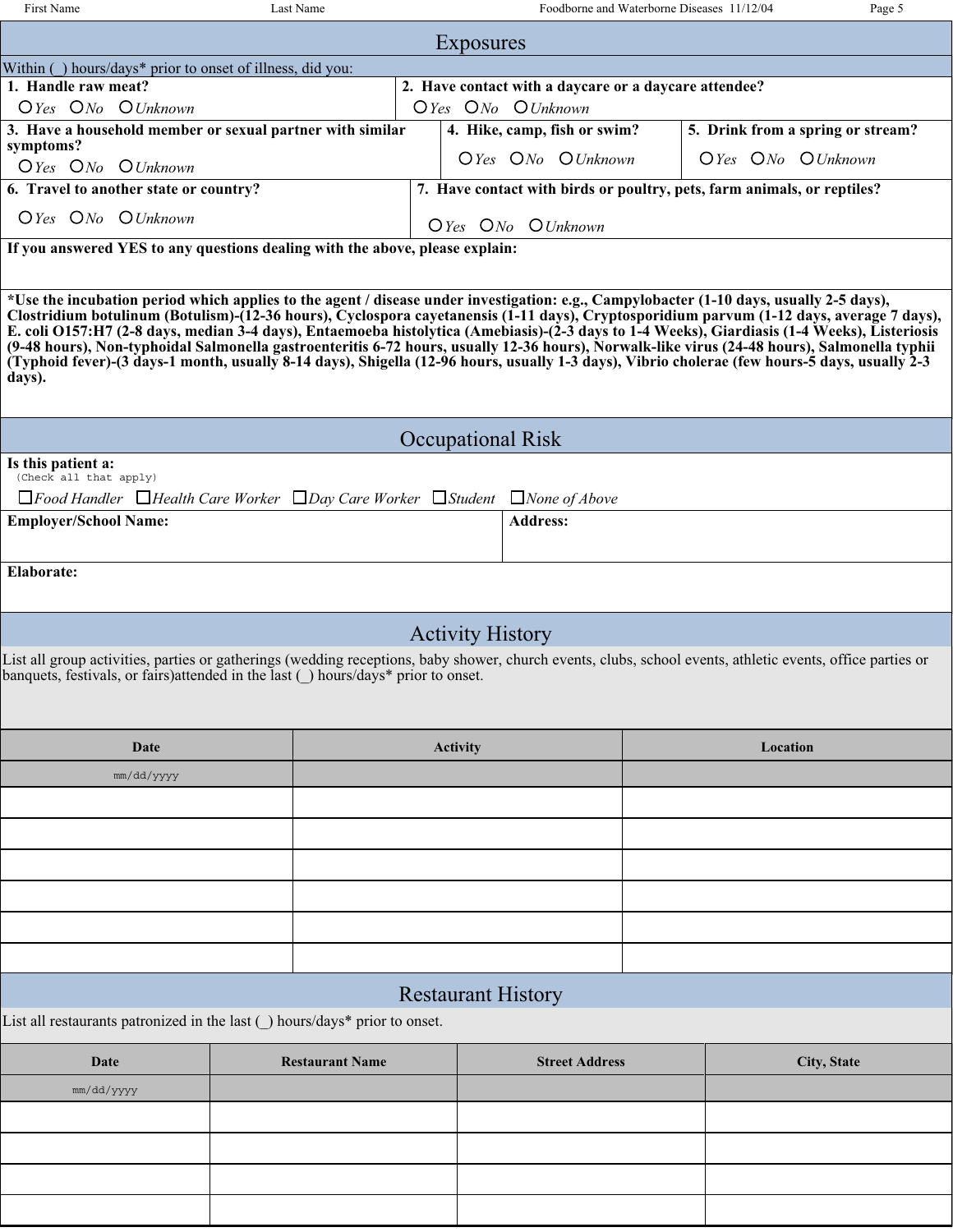First Name Last Name Last Name Foodborne and Waterborne Diseases 11/12/04 Page 6

### Contact Information

yellow card and disease case report follow-up form should be completed. If any household member is symptomatic, the member is epi-linked, and therefore is a probable case and should be investigated further. A stool culture,

| Name                                                                                                                                 | Age                             | <b>Relationship to Case</b>                                                               | Symptoms $(Y/N)$ | Date of Onset | <b>Lab Testing</b> | Occupation |  |
|--------------------------------------------------------------------------------------------------------------------------------------|---------------------------------|-------------------------------------------------------------------------------------------|------------------|---------------|--------------------|------------|--|
|                                                                                                                                      |                                 |                                                                                           | N=No Y=Yes       | mm/dd/yyyy    |                    |            |  |
|                                                                                                                                      |                                 |                                                                                           |                  |               |                    |            |  |
|                                                                                                                                      |                                 |                                                                                           |                  |               |                    |            |  |
|                                                                                                                                      |                                 |                                                                                           |                  |               |                    |            |  |
|                                                                                                                                      |                                 |                                                                                           |                  |               |                    |            |  |
|                                                                                                                                      |                                 |                                                                                           |                  |               |                    |            |  |
|                                                                                                                                      |                                 |                                                                                           |                  |               |                    |            |  |
| Food History                                                                                                                         |                                 |                                                                                           |                  |               |                    |            |  |
| Did the patient eat any of the following within () hours/days* prior to the onset of symptoms?                                       |                                 |                                                                                           |                  |               |                    |            |  |
| 1. Fresh shell eggs:                                                                                                                 |                                 |                                                                                           |                  |               |                    |            |  |
| OYes ONo OUnknown                                                                                                                    |                                 |                                                                                           |                  |               |                    |            |  |
| If yes, were the eggs cooked well?<br>OYes ONo OUnknown                                                                              |                                 |                                                                                           |                  |               |                    |            |  |
| 2. Raw eggs in egg nog, Caesar salad, hollandaise sauce, meringue, bearnaise sauce, raw cookie dough, homemade mayonnaise, tiramisu, |                                 |                                                                                           |                  |               |                    |            |  |
| homemade ice-cream, or other<br>OYes ONo OUnknown OOther                                                                             |                                 |                                                                                           |                  |               |                    |            |  |
| 3. Raw or undercooked chicken, turkey, or other fowl                                                                                 |                                 |                                                                                           |                  |               |                    |            |  |
| OYes ONo OUnknown                                                                                                                    |                                 |                                                                                           |                  |               |                    |            |  |
|                                                                                                                                      | 4. Raw or undercooked wild game |                                                                                           |                  |               |                    |            |  |
| OYes ONo OUnknown                                                                                                                    |                                 |                                                                                           |                  |               |                    |            |  |
|                                                                                                                                      |                                 | 5. Raw or undercooked hamburger, red meat, pork or pork products                          |                  |               |                    |            |  |
| OYes ONo OUnknown                                                                                                                    |                                 |                                                                                           |                  |               |                    |            |  |
| 6. Luncheon meats or wieners                                                                                                         |                                 |                                                                                           |                  |               |                    |            |  |
| OYes ONo OUnknown                                                                                                                    |                                 |                                                                                           |                  |               |                    |            |  |
| 7. Raw or unpasteurized milk or cheese                                                                                               |                                 |                                                                                           |                  |               |                    |            |  |
| OYes ONo OUnknown                                                                                                                    |                                 |                                                                                           |                  |               |                    |            |  |
|                                                                                                                                      |                                 | 8. Raw or undercooked fish or shellfish, including raw oysters                            |                  |               |                    |            |  |
| $O$ Yes $ONo$ $O$ Unknown                                                                                                            |                                 |                                                                                           |                  |               |                    |            |  |
| 9. Unpasteurized juice or cider                                                                                                      |                                 |                                                                                           |                  |               |                    |            |  |
| OYes ONo OUnknown                                                                                                                    |                                 |                                                                                           |                  |               |                    |            |  |
|                                                                                                                                      |                                 | 10. Raw fruits or vegetables (includes slaw, salad, sprouts, cantaloupes, tomatoes, etc.) |                  |               |                    |            |  |
| OYes ONo OUnknown                                                                                                                    |                                 |                                                                                           |                  |               |                    |            |  |
| <b>Source of Home Water Supply</b>                                                                                                   |                                 |                                                                                           |                  |               |                    |            |  |
|                                                                                                                                      |                                 | O Municipal O Well O Cistern O Spring O Other                                             |                  |               |                    |            |  |
| Elaborate                                                                                                                            |                                 |                                                                                           |                  |               |                    |            |  |
|                                                                                                                                      |                                 |                                                                                           |                  |               |                    |            |  |
|                                                                                                                                      |                                 |                                                                                           |                  |               |                    |            |  |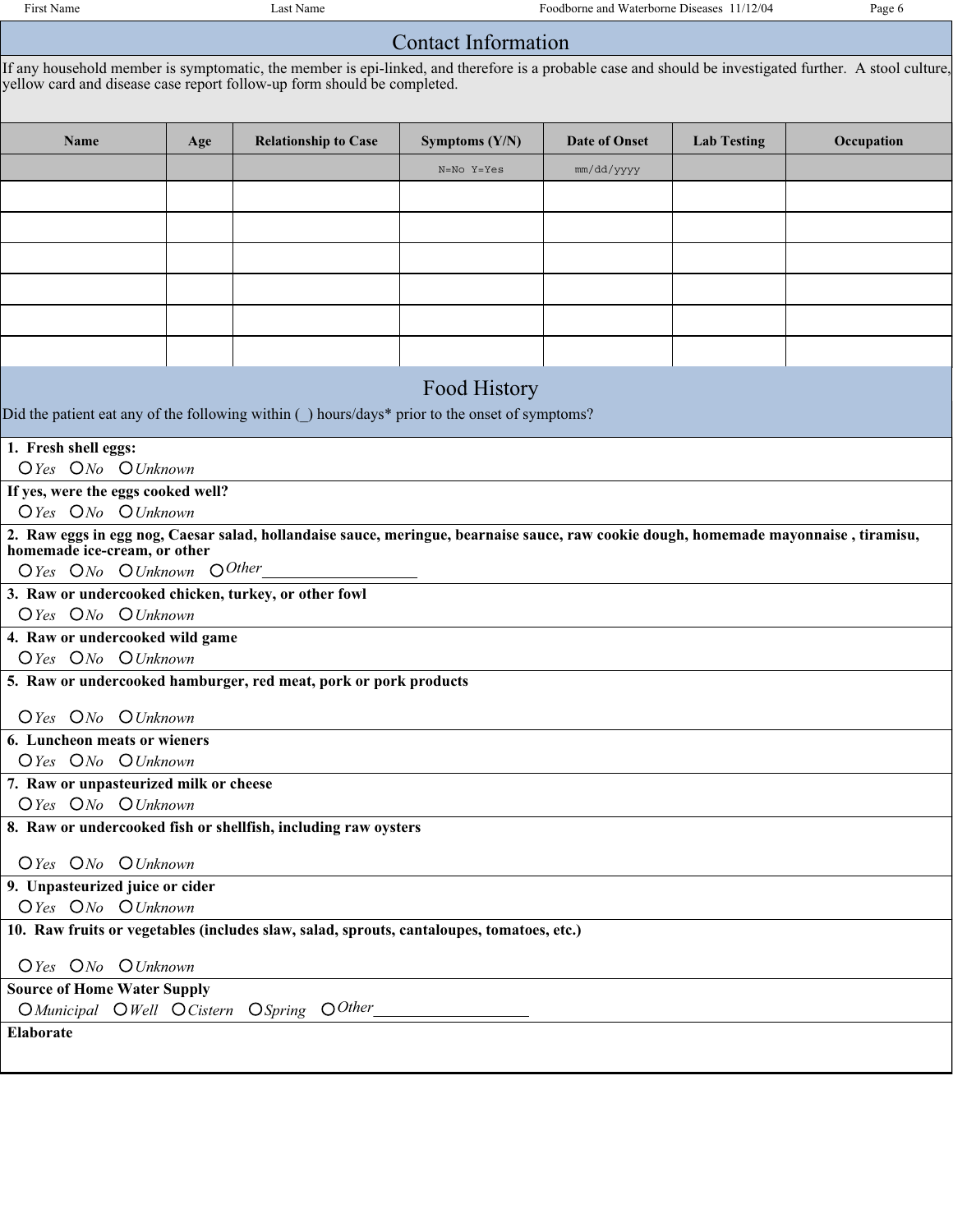| <b>Food Purchased</b>                    |                       |  |  |  |  |  |  |
|------------------------------------------|-----------------------|--|--|--|--|--|--|
| Location<br>Date<br>Name                 | <b>Food Purchased</b> |  |  |  |  |  |  |
| mm/dd/yyyy                               |                       |  |  |  |  |  |  |
|                                          |                       |  |  |  |  |  |  |
|                                          |                       |  |  |  |  |  |  |
|                                          |                       |  |  |  |  |  |  |
|                                          |                       |  |  |  |  |  |  |
| Open-ended Food History                  |                       |  |  |  |  |  |  |
| Within (<br>)* hours/days prior to onset |                       |  |  |  |  |  |  |

**Date** mm/dd/yyyy

Day 1

| Meal                  | <b>Food/Beverage Consumed</b> | Location |
|-----------------------|-------------------------------|----------|
| Breakfast             |                               |          |
| Dinner                |                               |          |
| Lunch                 |                               |          |
| Other/Snacks          |                               |          |
| $\mathbf{D}_{\alpha}$ |                               |          |

**Date** mm/dd/yyyy

Day 2 **Meal Food/Beverage Consumed Location** Breakfast Dinner Lunch Other/Snacks

**Date**

mm/dd/yyyy

| Day 3        |                               |          |  |  |
|--------------|-------------------------------|----------|--|--|
| Meal         | <b>Food/Beverage Consumed</b> | Location |  |  |
| Breakfast    |                               |          |  |  |
| Dinner       |                               |          |  |  |
| Lunch        |                               |          |  |  |
| Other/Snacks |                               |          |  |  |